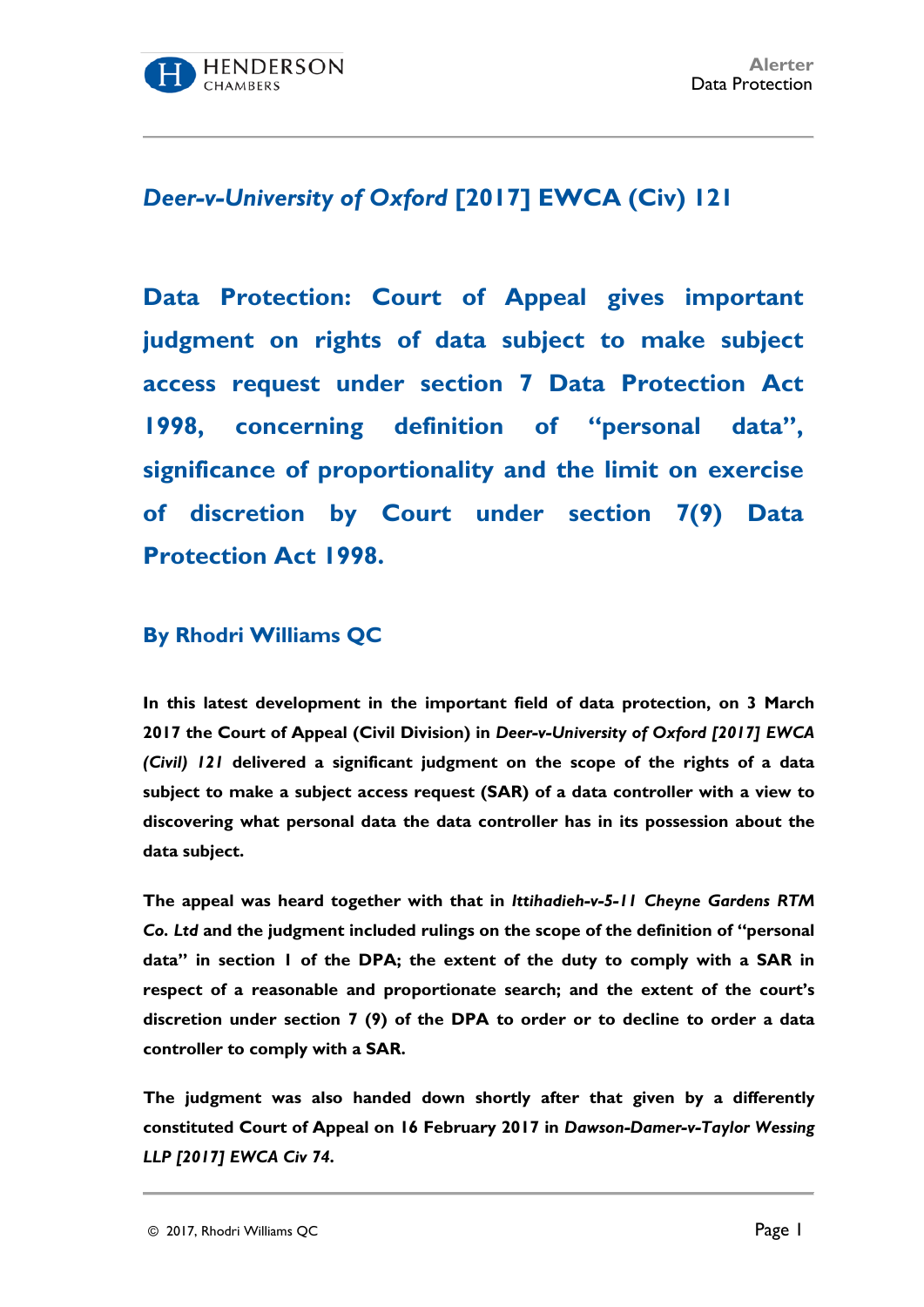

## *Background*

- *1.* Dr. Cécile Deer had been engaged in employment litigation with the University of Oxford. Part of that litigation has already been the subject of an appeal to the Court of Appeal. On 27 July 2010 Dr Deer made the first of the two SARs under section 7 of the DPA. The SAR requested personal data held electronically and in any other relevant filing system within nine separate categories, concerning principally her attempt to obtain a job reference for a post at the University and her complaints and claims arising out of the refusal to provide her with such a reference.
- *2.* The SAR also asked that, once Dr Deer's personal data had been identified, information constituting that data be provided in accordance with Information Commissioner Office (ICO) Guidelines, and that information be supplied identifying the source of the data and recipients to whom the data was or may have been disclosed. Finally, in respect of personal data which the University decided to withhold, a request was made, again in accordance with ICO guidelines, for details to be provided of the searches conducted, a description of the data withheld and the reasons for withholding the data.
- *3.* In its reply of 25 October 2010 the University said that Dr Deer was making improper use of the DPA 1998 on the basis that she was at the time involved in litigation with the University in the Employment Tribunal. It was alleged that she was seeking to use the DPA 1998 as a proxy for obtaining disclosure for the purposes of the ET litigation and that the Court of Appeal in the case of *Durant v Financial Services Authority* had made it clear that this was improper. The University therefore declined to provide access to any data which it considered was linked to the ongoing litigation which, it stated would be the subject of a disclosure process in the ET. It nevertheless provided some other information insofar as it considered it reasonable to do so and insofar as it considered this data "detached" from the ongoing litigation.
- *4.* In respect of the seven of the nine specific categories of data for which Dr Deer had requested access, access to information in seven of the categories was refused "on an application of the *Durant* principles." Further, in respect of the other two categories, access was refused on the basis that the information was contained in communications which were subject to legal professional privilege. However, on 25 October 2010 and 18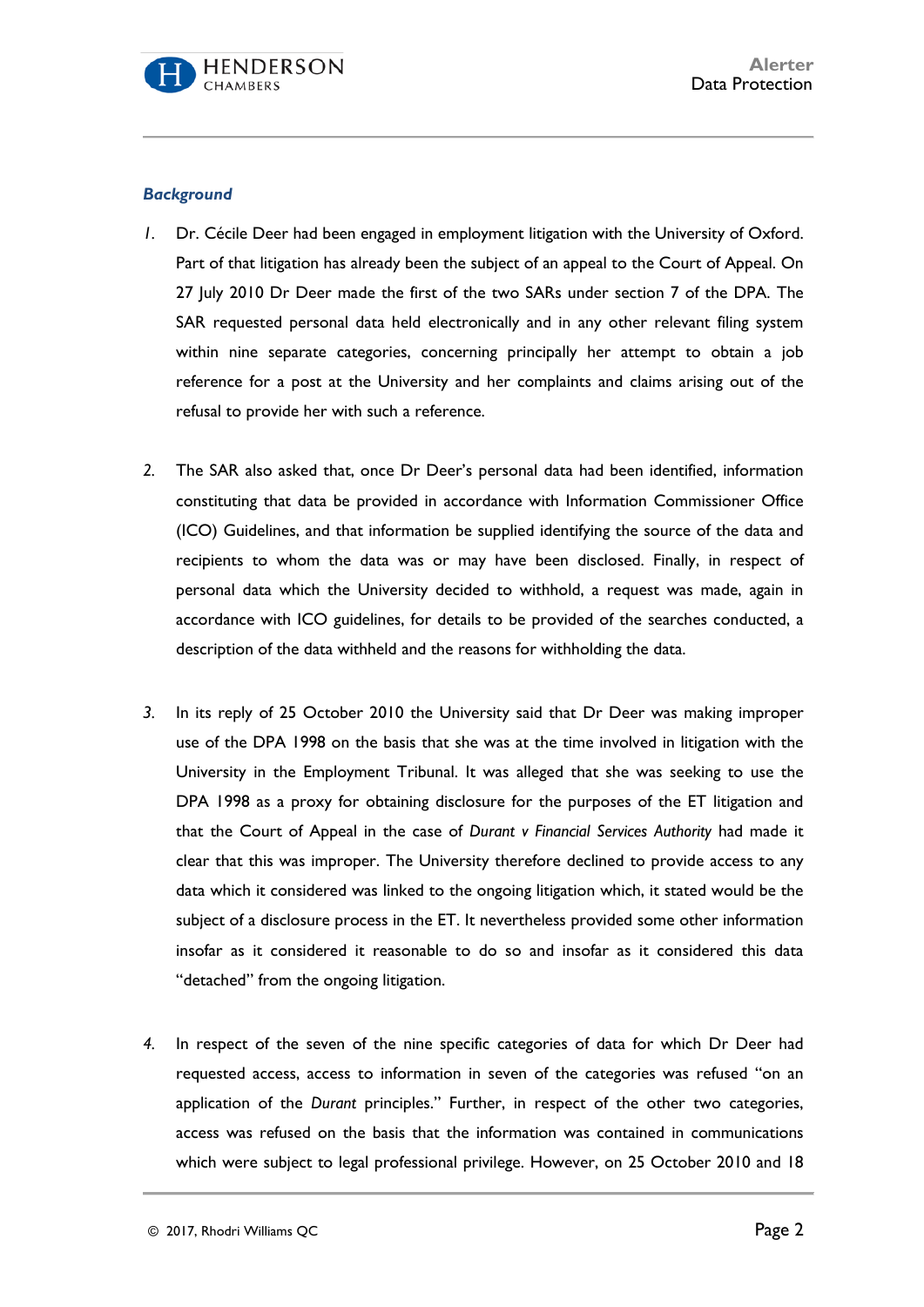

November 2010 the University disclosed certain information to Dr Deer.

- *5.* On 14 February 2013 Dr Deer issued a Part 8 claim form alleging that the University had failed to respond to her SARs in accordance with the requirements of the DPA. On 5 September 2013 the University disclosed to Dr Deer some information that had been withheld from her solely on the basis of the *Durant* argument (i.e. that the request was an abuse of the right of subject access), while continuing to withhold information where it claimed that there was some other reason for doing so. Although the University said that it had carried out an adequate search, Dr Deer disputed that assertion.
- *6.* An application for an interim order came on for a hearing before Mr. Recorder Hancock QC who handed down judgment on 4 March 2014. He made an order requiring the University to carry out searches of its servers for data contained in emails or electronic documents sent to or received from 22 named individuals between specified dates. It also required the University to search the servers used by five departments and faculties. The University carried out further searches for Dr Deer's personal data, and as a result it made further disclosures to her on 17 April 2014. In the course of carrying out those searches the University reviewed over 500,000 e-mails and other documents at a cost of some £116,116.
- *7.* The claim came back before the court in April 2014 when the first instance judge heard argument about whether the University had complied with its obligations under the DPA. The judge heard submissions about the concept of personal data, and examined certain documents that referred in some way to Dr Deer but that were said by the University not to constitute her personal data.
- *8.* In a first judgment of 11 July 2014 the judge concluded that: (i) none of the withheld material constituted Dr Deer's personal data; and (ii) in any event, if there were any errors of taxonomy in his analysis, then in the exercise of his discretion he would not require the University to take any further steps in compliance, as this would serve no useful purpose. In a second judgment that the judge gave on 23 February 2015 the judge made a declaration that the University ought to have disclosed the documents that Recorder Hancock QC's order resulted in being disclosed, within a reasonable time of the first SAR and ordered the University to pay Dr Deer's costs up to the date of the Recorder's order.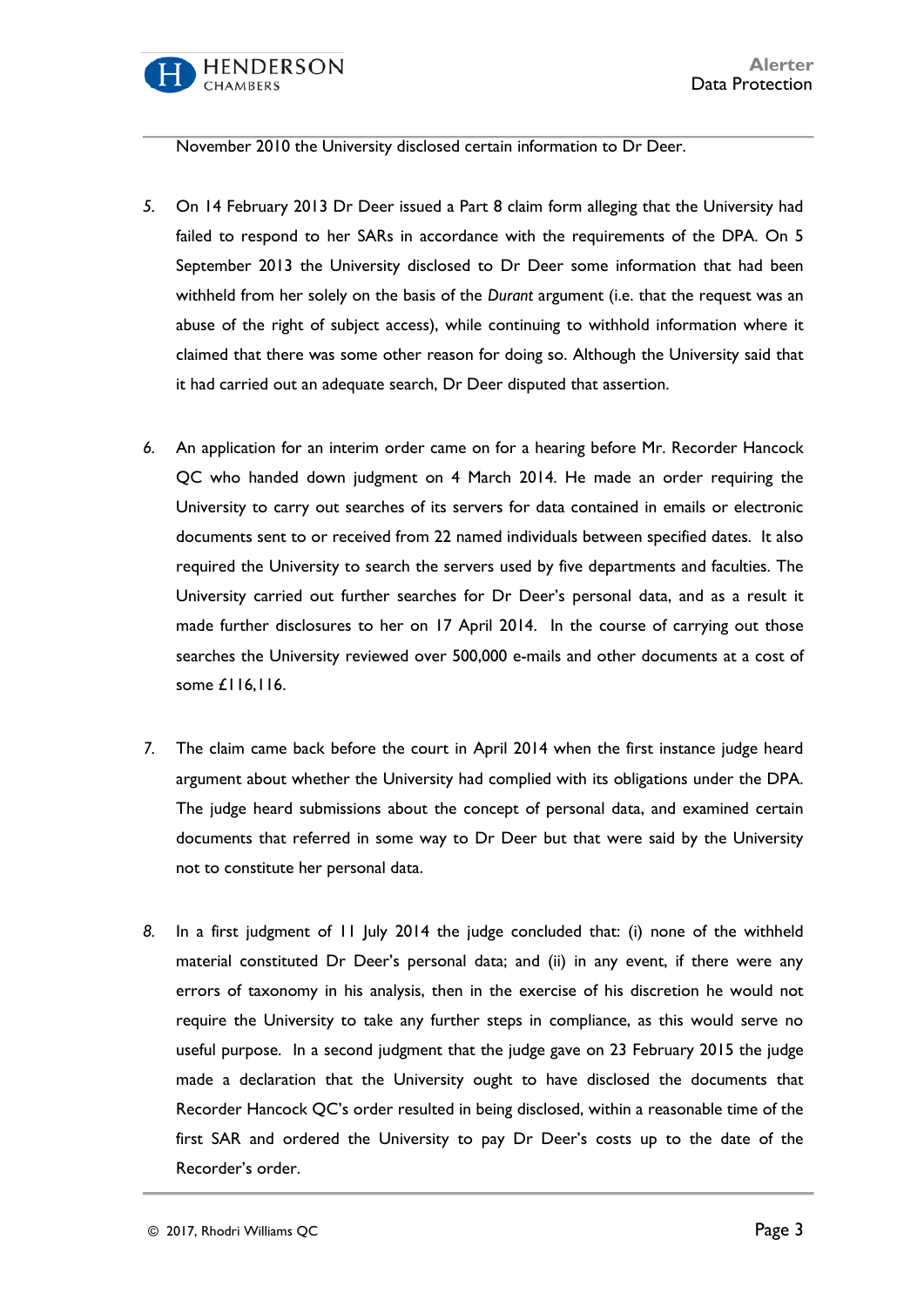

## *The judgment of the Court of Appeal*

#### *The purpose of the legislation*

- *9.* The Court held that the DPA 1998 was enacted to give effect to Directive 95/46/EC on the protection of individuals with regard to the processing of personal data and on the free movement of such data. It was common ground, therefore, that the Court should interpret the DPA in conformity with the Directive. The purpose underlying the Directive is set out in its recitals. Recital (2) states that data processing systems must "*respect [natural persons'] fundamental rights and freedoms, notably the right to privacy".*
- *10.* The European Court also laid emphasis on privacy. In *C-553/07 College van burgemeester en wethouders van Rotterdam v Rijkeboer,* the court said that the purpose of the Directive was "*to protect the fundamental rights and freedoms of natural persons, and in particular their right to privacy with respect to the processing of personal data*" and in *C-141/12 & C-372/12 YS v Minister voor Immigratie, Integratie en Asiel, Minister voor Immigratie, Integratie en Asiel v M*, the court referred to the Directive's "*purpose of guaranteeing the protection of the applicant's right to privacy with regard to the processing of data relating to him*".

#### *The Data Protection Act 1998*

*11.* The definition of "personal data" in the Directive is reflected in section 1 (1) of the DPA which provides:

*"personal data" means data which relate to a living individual who can be identified—*

- *(a) from those data, or*
- *(b) from those data and other information which is in the possession of, or is likely to come into the possession of, the data controller,*

*and includes any expression of opinion about the individual and any indication of the intentions of the data controller or any other person in respect of the individual."*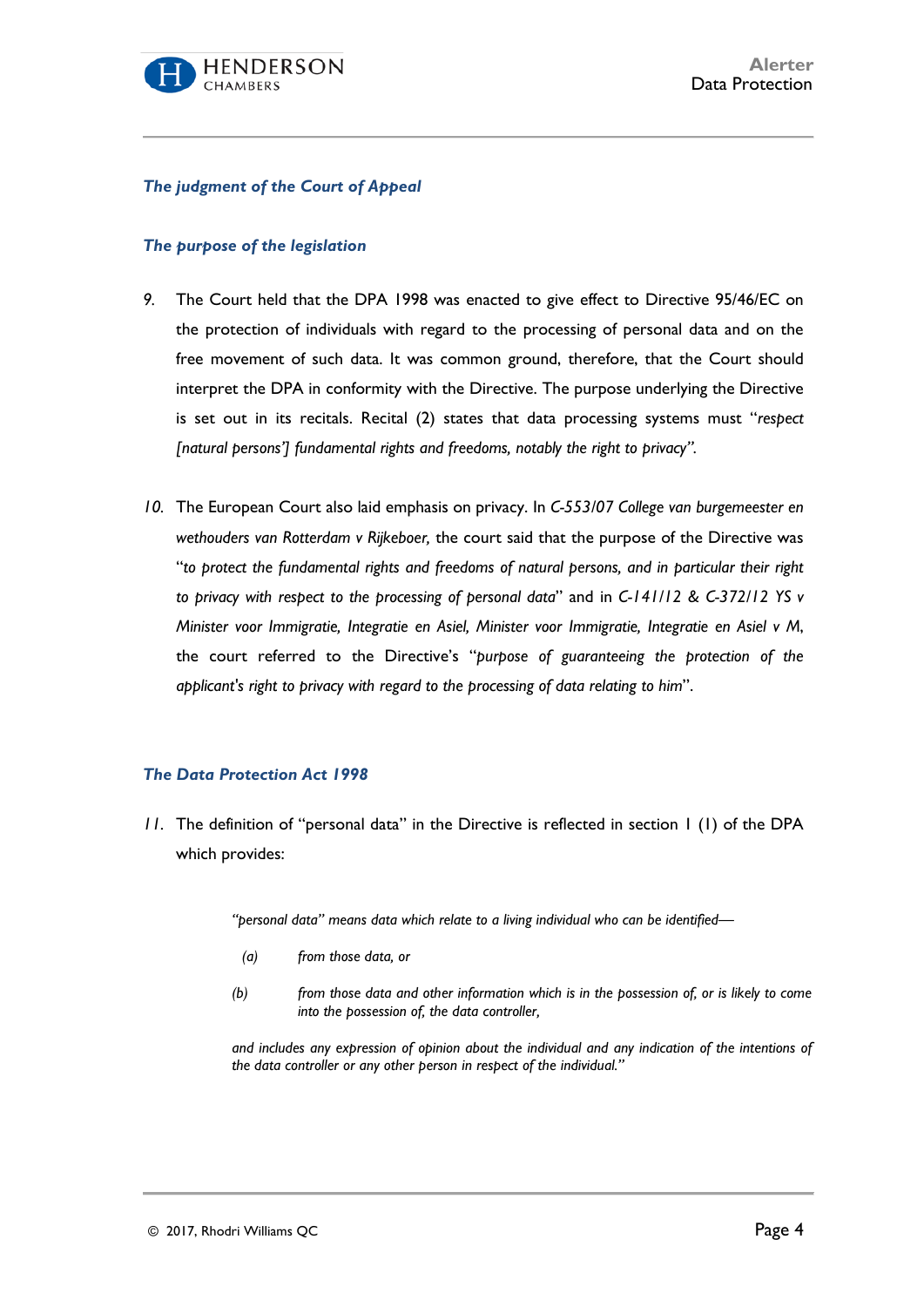

*12.* Section 7 of the DPA, reflecting article 12 of the Directive, gives a data subject a right of access to personal data:

> *"(1) Subject to the following provisions of this section and to sections 8, 9 and 9A, an individual is entitled–*

> *(a) to be informed by any data controller whether personal data of which that individual is the data subject are being processed by or on behalf of that data controller,*

*(b) if that is the case, to be given by the data controller a description of—*

*(i) the personal data of which that individual is the data subject,*

- *(ii) the purposes for which they are being or are to be processed, and*
- *(iii) the recipients or classes of recipients to whom they are or may be disclosed,*

*(c) to have communicated to him in an intelligible form—*

*(i) the information constituting any personal data of which that individual is the data subject, and*

*(ii) any information available to the data controller as to the source of those data, and*

*(d) where the processing by automatic means of personal data of which that individual is the data subject for the purpose of evaluating matters relating to him such as, for example, his performance at work, his creditworthiness, his reliability or his conduct, has constituted or is likely to constitute the sole basis for any decision significantly affecting him, to be informed by the data controller of the logic involved in that decision-taking."*

- *13.* A request made under section 7 (1) is a subject access request or SAR. Section 7 (2) provides that a person is not obliged to comply with a SAR unless he has "received a request in writing" and "such fee (not exceeding the prescribed maximum) as he may require." Except where the request is made to a credit reference agency or the request concerns an educational record or health record, the maximum fee which may be required by a data controller is £10: The Data Protection (Subject Access) (Fees and Miscellaneous Provisions) Regulations 2000, reg. 3.
- *14.* Finally, section 7 (9) provides:

*"(9) If a court is satisfied on the application of any person who has made a request under the foregoing provisions of this section that the data controller in question has failed to comply with the request in contravention of those provisions, the court may order him to comply with the request."*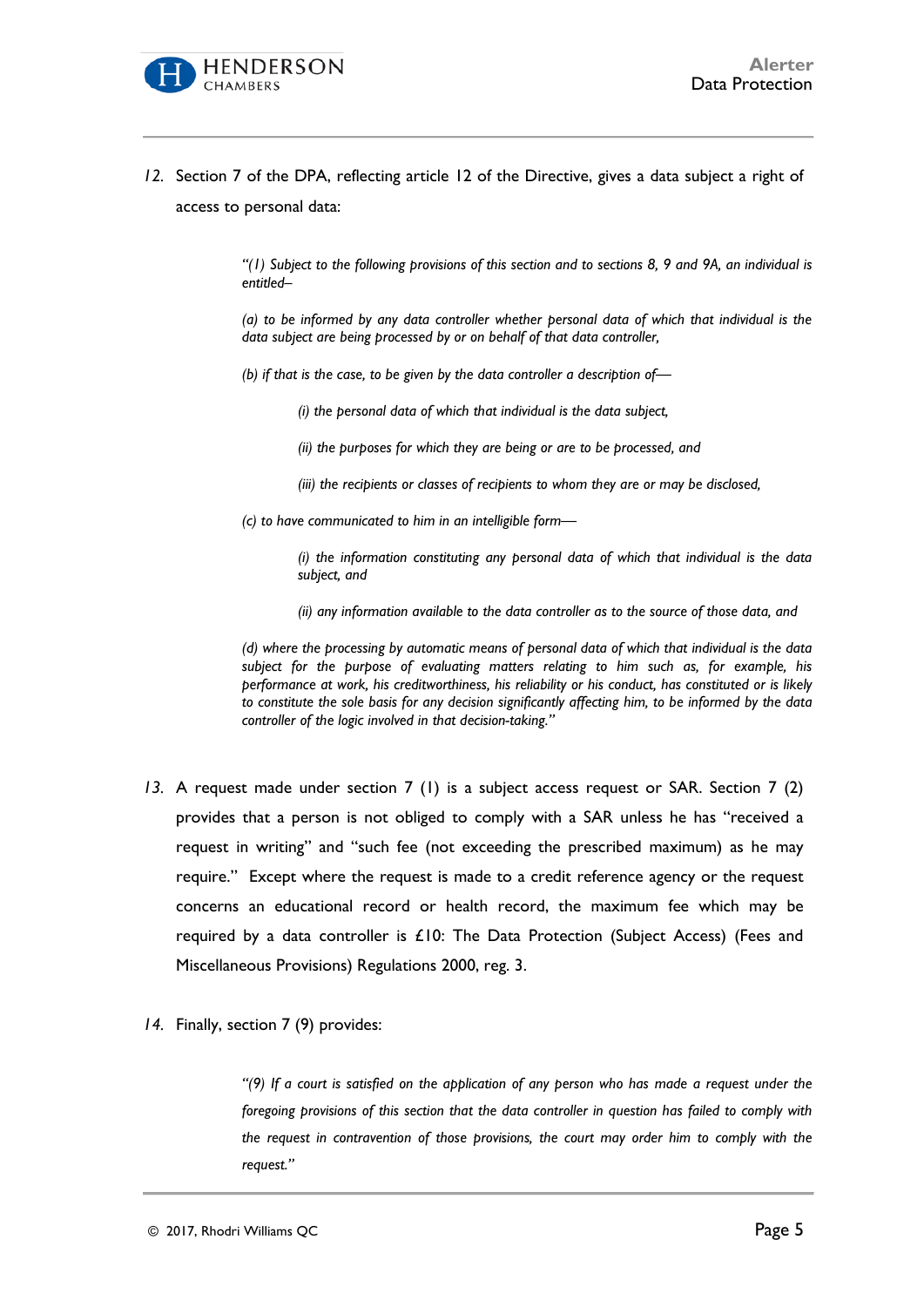### *Personal Data*

- *15.* The Court held that since the DPA is intended to give effect to the Directive, it is convenient to begin with the EU jurisprudence. The expression "personal data" "*undoubtedly covers the name of a person in conjunction with his telephone details or information about his working conditions or hobbies*" as well as information that a person has been injured and is on half time; *C-101/01 Criminal Proceedings against Lindqvist*; or his name and address: *C-553/07 Rotterdam v Rijkeboer*. The same is true of the name, date of birth, nationality, gender, ethnicity, religion and language, relating to a natural person, who is identified by name, although it does not apply to legal analysis: *C-141/12 & C-372/12 YS v Minister voor Immigratie*. A person's name and salary also amounts to "personal data": *C-465/00 Rechnungshof v Ősterreichischer Rundfunk.* An image of a person recorded by a camera is also his personal data: *C-212/13 Ryneš v Úřad pro ochranu osobních údajů.*
- 16. The question what amounts to "personal data" has also been considered in a number of domestic cases. The first of significance is *Durant v Financial Services Authority [2003] EWCA Civ 1746*. The leading judgment was that of Auld LJ. He considered that the question of the scope of the definition of "personal data" turned on the meaning of the phrase "relate to" in the phrase "data which relate to a living individual". Thus Auld LJ was not concerned with the question whether Mr Durant could be identified from the data. If his name was mentioned, clearly he could be. What was at issue was whether the data "related to" him. Auld LJ referred to the purpose of section 7 as being to enable a data subject to check whether the data controller's processing of his personal data unlawfully infringes his privacy. It was not "*an automatic key to any information … in which he may be named or involved.*"
- 17. However, in *Edem v The Information Commissioner [2014] EWCA Civ 92* Moses LJ held that there was ample authority that "a person's name, in conjunction with job-related information, is their personal data." Moses LJ then turned to the question why the FTT had reached a contrary conclusion. They had applied the two "notions" which Auld LJ had described in *Durant*, but Moses LJ held that they were wrong to do so, adding: "There is no reason to do so. The information in this case was plainly concerned with those three individuals." He also approved the following statement in the Information Commissioner's Guidance: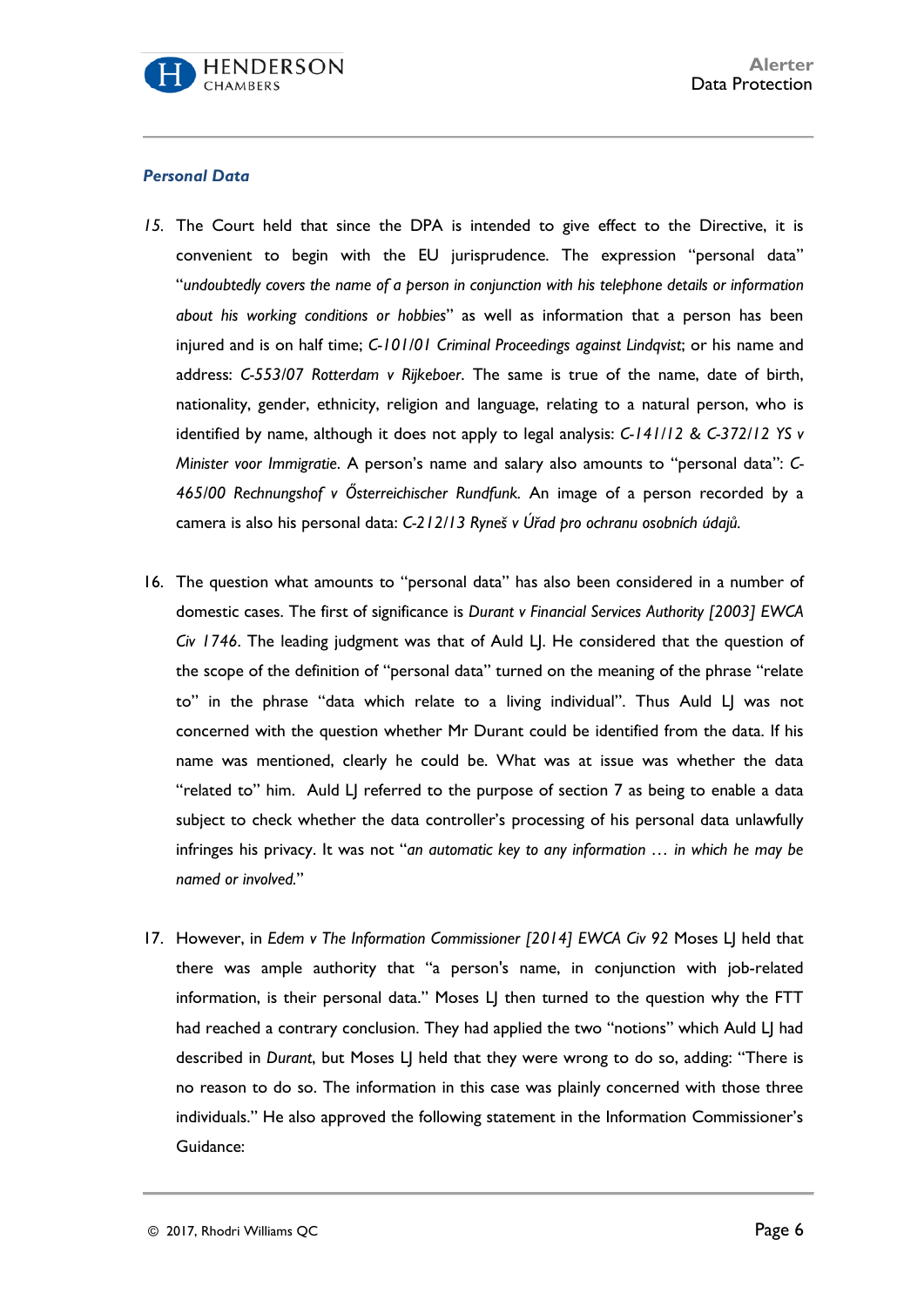

*"It is important to remember that it is not always necessary to consider 'biographical significance' to determine whether data is personal data. In many cases data may be personal data simply because its content is such that it is 'obviously about' an individual. Alternatively, data may be personal data because it is clearly 'linked to' an individual because it is about his activities and is processed for the purpose of determining or influencing the way in which that person is treated. You need to consider 'biographical significance' only where information is not 'obviously about' an individual or clearly 'linked to' him."*

18. There was one further point to be made. Information is not disqualified from being "personal data" merely because it has been supplied to the data controller by the data subject. On the contrary, one would expect that much of the data processed by a data controller will have been supplied by the data subject himself, for instance in an application form. One of the subject access rights is a right to know to whom personal data have been disclosed, and this may be of considerable importance in a case in which the personal data have been supplied by the data subject himself.

#### *Purpose of the Subject Access Request*

- 19. The underlying purpose of the right of access to personal data is for the data subject to check the accuracy of the data and to see that they are being processed lawfully. The right of access under section 7 of the DPA, however, is not subject to any *express* purpose or motive test. Nor is a data subject required to state any purpose when making a SAR.
- 20. It had been suggested, based on *Durant*, that the making of a SAR for a collateral purpose such as to obtain documents for the purposes of litigation entitles the data controller to refuse to comply with the request. An alternative way of putting the point is that it is disproportionate to require him to do so in such circumstances. The Court of Appeal did not consider this to be a valid objection. First of all, the target of a SAR is not documents; it is information. Secondly, in principle the mere fact that a person has collateral purposes will not invalidate a SAR, or relieve the data controller from his obligations in relation to it, if that person also wishes to achieve one or more of the purposes of the Directive. Thirdly, there is now a considerable body of domestic case law which recognises that it is no objection to a SAR that it is made in connection with actual or contemplated litigation.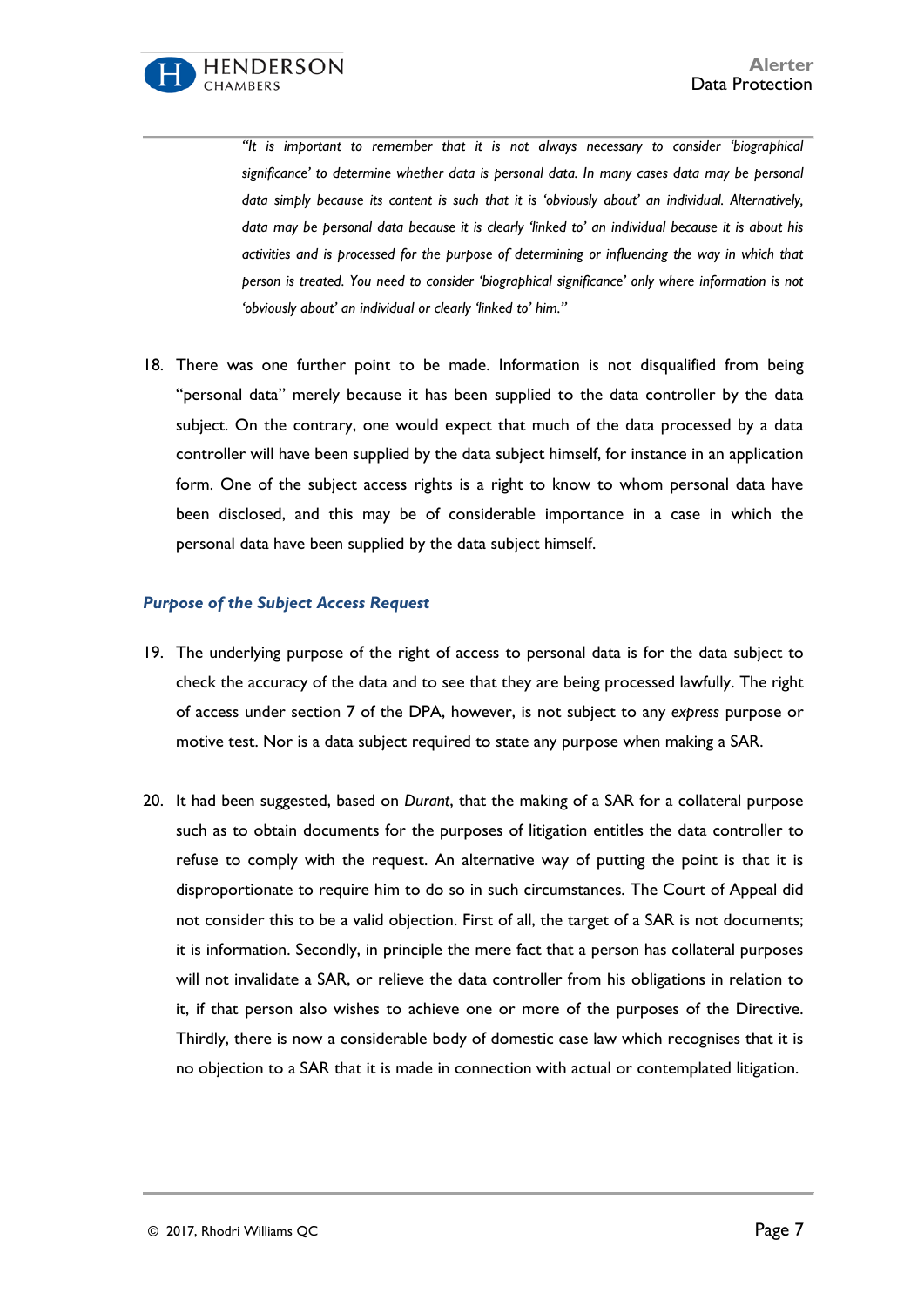

21. Fourthly, section 27 (5) of the DPA 1998 provides that apart from exemptions contained in the DPA itself, the subject information provisions prevail over any other enactment or rule of law. Fifthly, there is a sufficient safety net in the form of the EU doctrine of "abuse of rights". This is a principle of interpretation of EU legislation which applies across the board. The Court of Appeal expressed a similar view in *Dawson-Damer* by reference to the domestic principle of abuse of process and the Court did not think that there was much difference between the two approaches in this context. Finally, the point has now been put beyond doubt by the recent decision of this court in *Dawson-Damer*.

## *Proportionality of Search*

- 22. Although neither article 12 of the Directive nor section 7 of the DPA contain any express obligation on the data controller to search for personal data in response to a SAR, it was common ground that such an obligation must necessarily be implied. In *Dawson-Damer,* the court concluded that the obligation to search derived from section 8 (2). There are nevertheless indications in the Directive that the EU legislature did not intend to impose excessive burdens on data controllers. First of all, there is the description in the recitals of the kinds of systems to which the Directive applies. Secondly, in considering the scope of a Member State to lay down time limits for the retention of personal data, the CJEU in *C-553/07 Rotterdam v Rijkeboer* applied the principle of proportionality. Likewise in *C-101/01 Lindqvist* the court applied the principle of proportionality to a conflict between privacy on the one hand and freedom of expression on the other. In *C-582/14 Breyer v Bundesrepublik Deutschland* in considering whether an individual was likely to be capable of being identified from particular data, the court held that this meant capable without disproportionate effort.
- 23. Thirdly, the principle of proportionality is a general principle of EU law: *C-27/00 & C-122/00 R (Omega Air Ltd) v Secretary of State for the Environment Transport and the Regions*; and the CJEU treated it as such in *Lindqvist*. Fourth, in *Ezsias v Welsh Ministers* the High Court held that on receipt of a SAR, a data controller must take reasonable and proportionate steps to identify and disclose the data he is bound to disclose. The Court of Appeal in *Deer* endorsed this view.
- 24. Section 8 (2) of the DPA entitles a data controller not to supply a copy of the information in permanent form if to do so would involve disproportionate effort. However, there is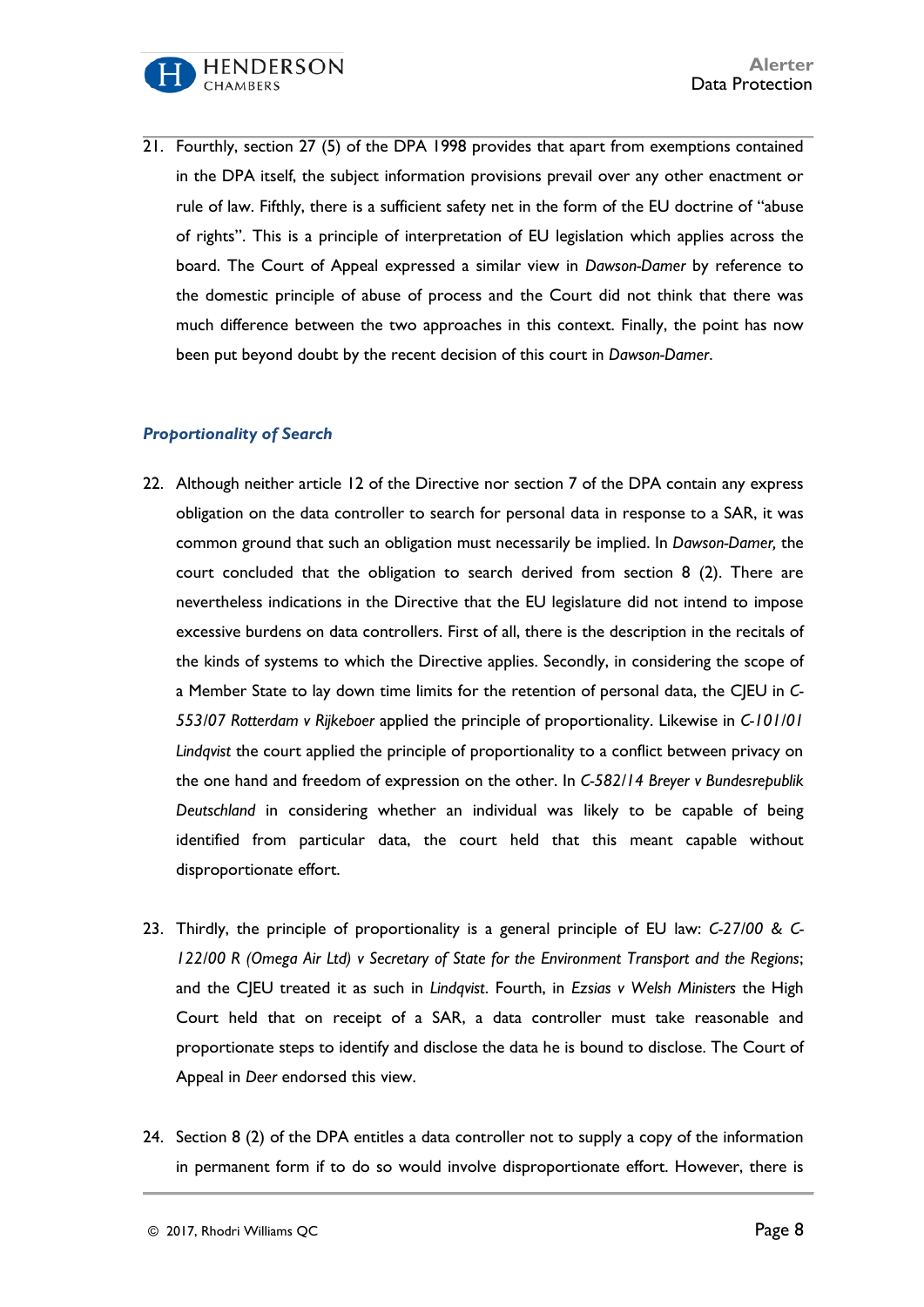

no express provision of the DPA which relieves a data controller from the obligation to supply the information required by section 7 (1) on the ground that it would be disproportionate to do so. In the Court's judgment, however, while the principle of proportionality cannot justify a blanket refusal to comply with a SAR, it does limit the scope of the efforts that a data controller must take in response. That was also the conclusion of the Court of Appeal in *Dawson-Damer.*

25. There is one further point to be made under this head. Because the implied obligation to search is limited to a reasonable and proportionate search, it is not an obligation to leave no stone unturned, the result of such a search does not necessarily mean that every item of personal data relating to an individual will be retrieved as a result. The Court held that there may be things beneath another stone which has not been turned over. Accordingly the mere fact that a further and more extensive search reveals further personal data relating to that individual does not entail the proposition that the first search was inadequate.

#### *Exercise of discretion under section 7(9)*

- 26. In *Durant* Auld LJ considered, *obiter*, the scope of the discretion under section 7 (9) of the DPA. He described it as "general and untrammelled." Although he said that this view was supported by *Lindqvist* it seemed to the Court of Appeal in *Deer* that the court in those paragraphs was dealing with a different question. Since the decision in *Durant* on the ambit of the discretion was *obiter* the Court of Appeal was not bound by it.
- 27. The Court had difficulty with the notion that a discretion conferred upon the court by legislation is "general and untrammelled". A discretion conferred upon the court by legislation is conferred upon the court *for a purpose*. When the court is called upon to exercise that discretion it must do so in furtherance of the purpose for which it is conferred. The discretion under section 7 (9) only arises if the court is satisfied that the data controller has failed to comply with his obligations under section 7. So the starting point for the exercise of the discretion is that there has been a breach of duty. That had to have a significant bearing on the way in which the court exercises its discretion.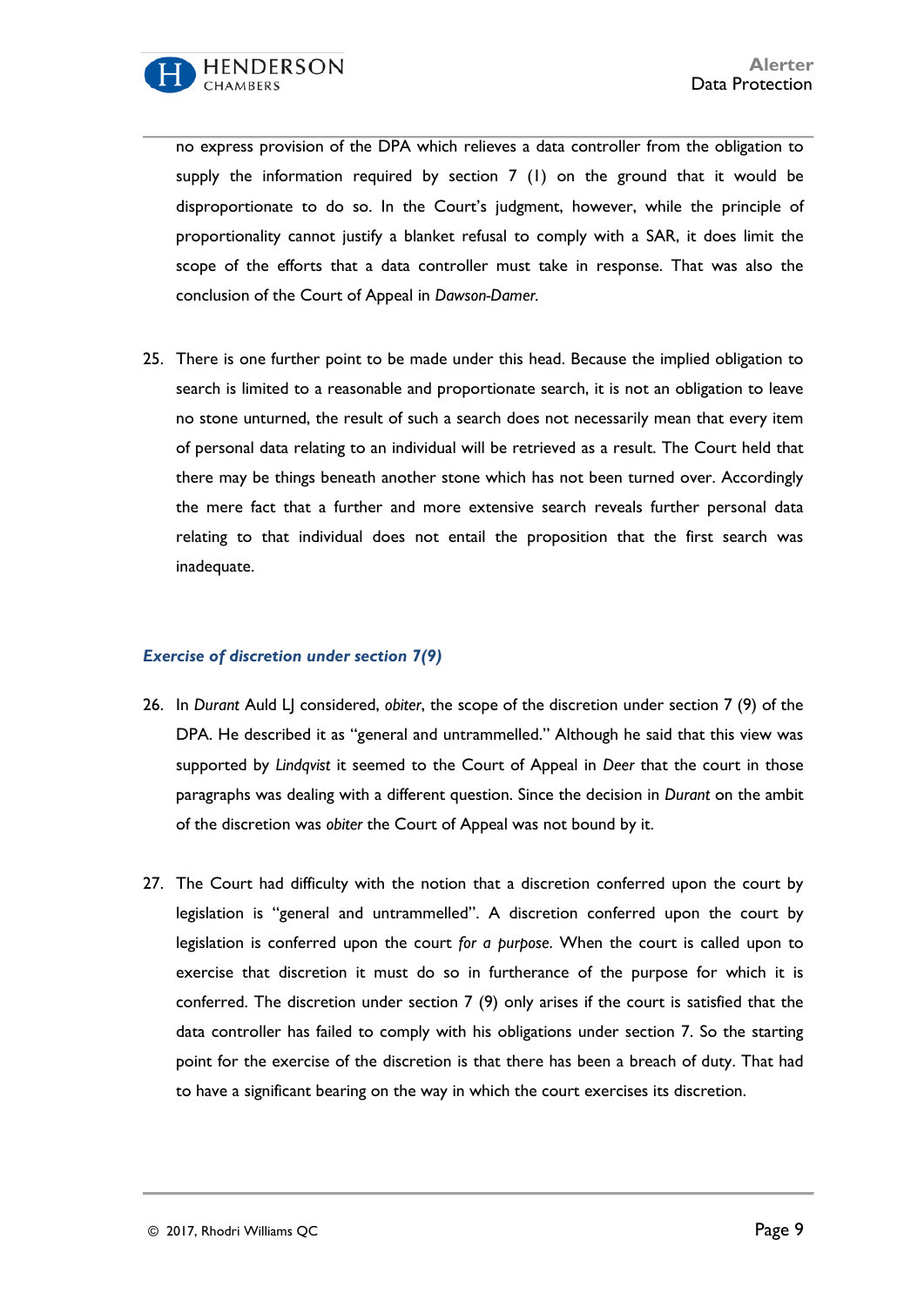

- 28. The Court therefore respectfully disagreed with Auld LJ's *obiter* observations and preferred approach of Cranston J in *Roberts v Nottinghamshire Healthcare NHS Trust* [2008] EWHC 1934 (QB), and the observations of Green J in *Zaw Lin v Commissioner of Police for the Metropolis* [2015] EWHC 2484 (QB) which encapsulated the better approach, as did Warby J. in *Guriev v Community Safety Development (UK) Ltd* [2016] EWHC 643 (QB).
- 29. However, that said, in exercising its discretion the court must have regard to the general principle of proportionality which runs through EU law. The court made this clear in *Lindqvist* where it said that it was for courts responsible for applying the national legislation implementing the Directive to "ensure a fair balance" between the rights and interests in question. There is, therefore, a balance to be struck between the *prima facie* right of the data subject to have access to his personal data on the one hand, and the interests of the data controller on the other. In striking that balance there are many factors that the court may take into account.
- 30. One relevant factor is whether there is a more appropriate route to obtaining the requested information, such as by disclosure in legal proceedings: *Ezsias*. A second is the nature and gravity of the breach. If it is trivial that may be a good reason for refusing to exercise the discretion in favour of the data subject. Another is the reason for having made the SAR. While the absence of a stated reason does not in itself invalidate the SAR, the absence of a legitimate reason has a bearing on the exercise of the court's discretion; *DB v The General Medical Council* [2016] EWHC 2331 (QB), even though a collateral purpose of assisting in litigation is not an absolute bar: *Dawson-Damer*.
- 31. If the application is an abuse of rights, for example where litigation is pursued merely to impose a burden on the data controller, that would be a relevant factor. Likewise where the application is procedurally abusive. Whether the real quest is for documents rather than personal data is also relevant. If the personal data are of no real value to the data subject, that too may be a good reason for refusing to exercise the discretion in his favour. *Dawson-Damer* confirmed that the "potential benefit" to the data subject is relevant to the question whether a proportionate search has been carried out and, by parity of reasoning, the same must be true of the court's exercise of its discretion. If the data subject has already received the data or the document in which they are contained otherwise than under a previous SAR, that too may be a reason for refusing to exercise the discretion in his favour.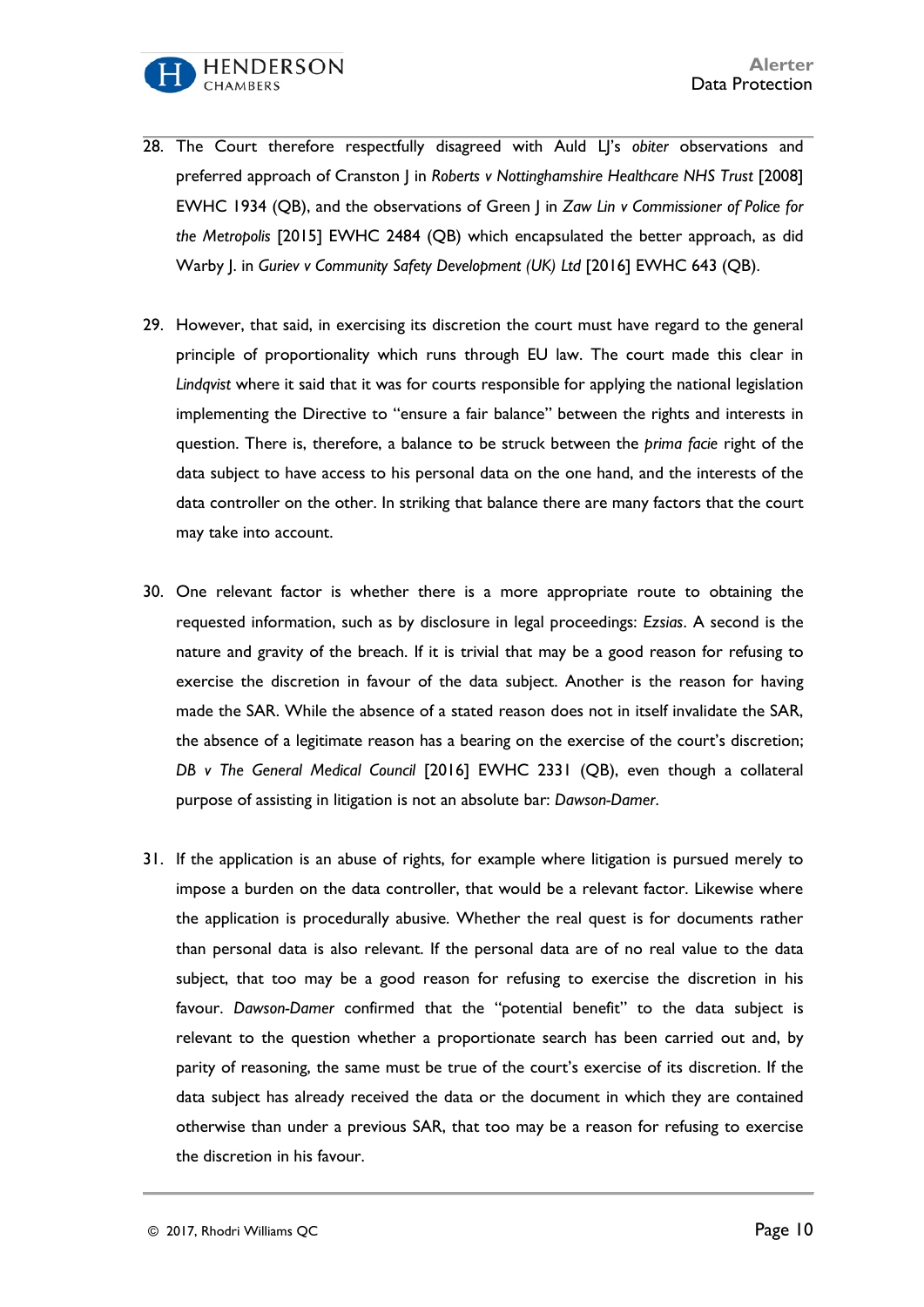

- 32. On the other hand, where it is clear that the data subject legitimately wishes to check the accuracy of his personal data that will be a good reason for exercising the discretion in his favour: *Kololo*. If there are no material factors other than a SAR in valid form and a breach of the data controller's obligation to conduct a proportionate search, then the discretion will ordinarily be exercised in favour of the data subject: *Dawson-Damer*.
- 33. Although on the facts of the appeal, the Court of Appeal found that the judge had made some errors of taxonomy, it held that he was entitled to consider (a) that further disclosure would serve no useful purpose; (b) the appellant's relentless pursuit of disclosure not merely of personal data but also of documents; (c) the lack of proportionality in the appellant's SARs. The exercise of his discretion was therefore within the permissible range (para 152-166). In the event both the appeal of Dr. Deer and the cross-appeal of the University of Oxford were dismissed.

## *Summary of judgment*

#### **34. In summary therefore:**

- **Personal data -** The definition of "personal data" consisted of two limbs: (a) whether the data in question "related to" a living individual and (b) whether the individual was identifiable from those data. Information was not disqualified from being "personal data" merely because it had been supplied to the data controller by the data subject.
- **SAR and motive** The right of access under section 7 was not subject to any express purpose or motive test. Nor was a data subject required to state any purpose when making a SAR. The requirements for a response to a SAR were laid out in section 7(1)(b) & (c) DPA 1998.